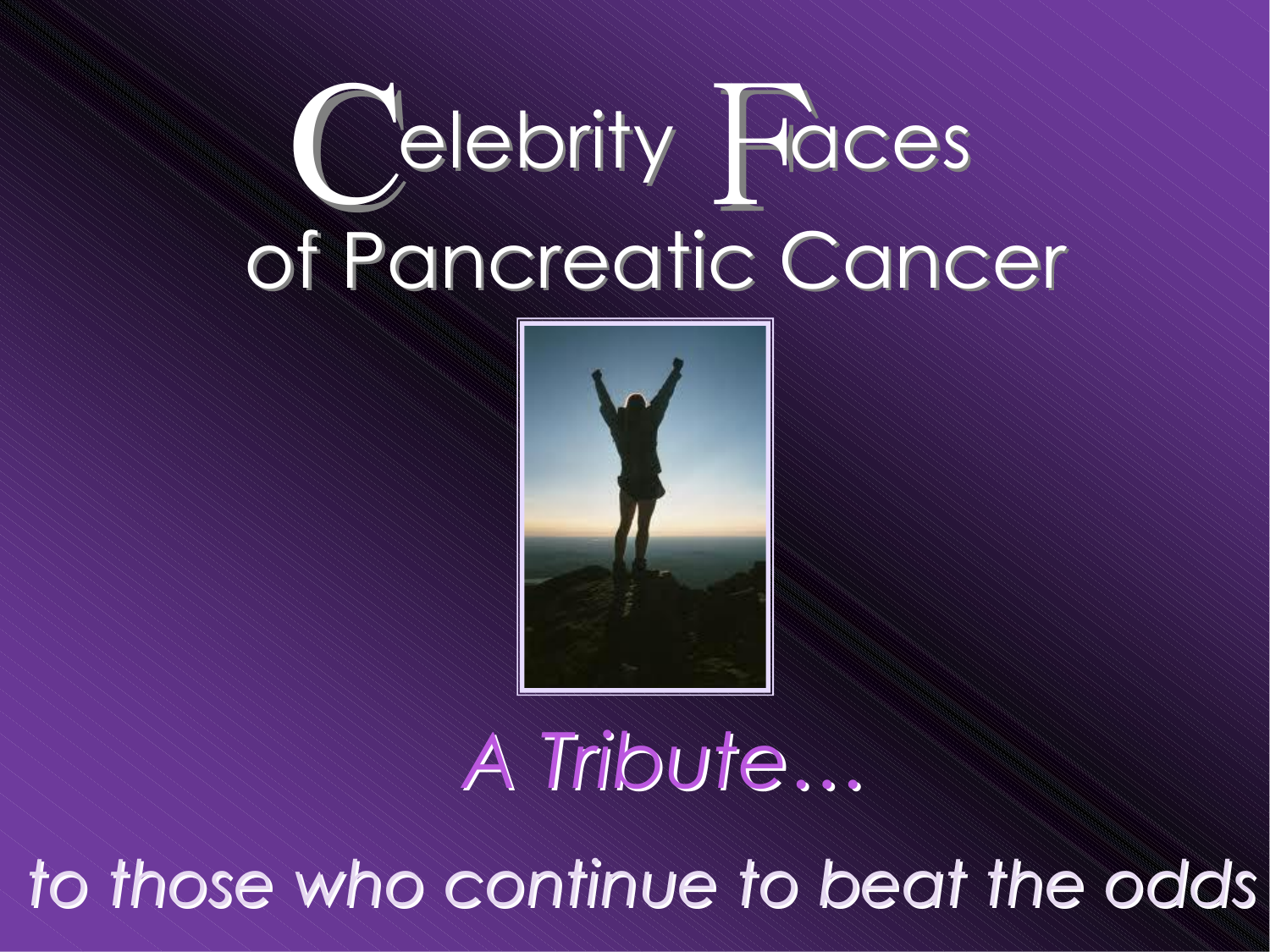

### Darrel Akersfeld - 2011

Current Bullpen Coach of San Diego Padres. Pitched with the Athletics, Indians, Rangers and Orioles in the late 80's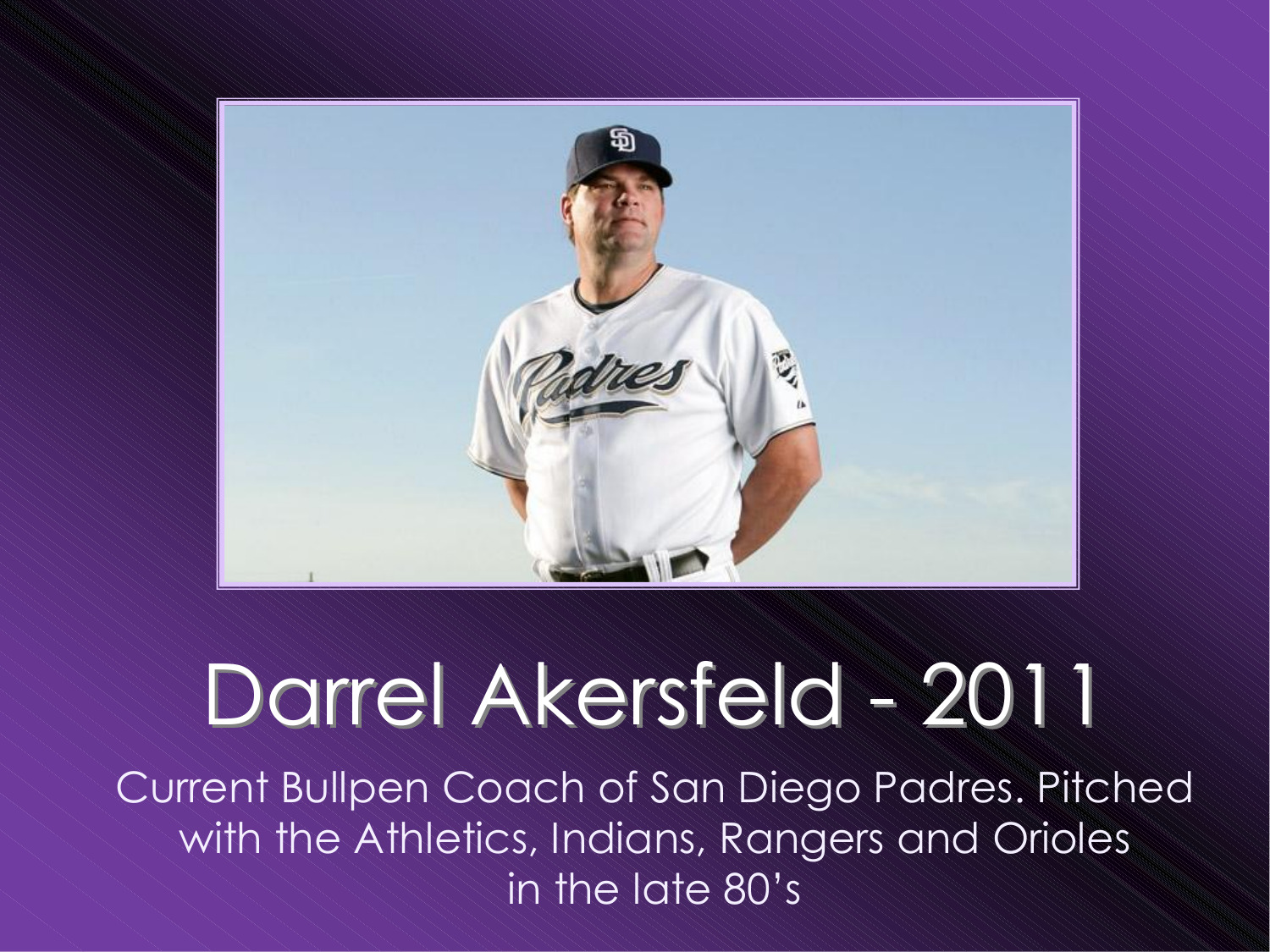

## Libby Znaimer-2009

PANCREATIC CANCER CANADA spokesperson. Prominent Canadian journalist/author. Worked in television broadcasting for two decades and recently joined MZ Media as Vice-President of News and Information for both Classical 96.3FM and AM740. Hosts the Zoomer Report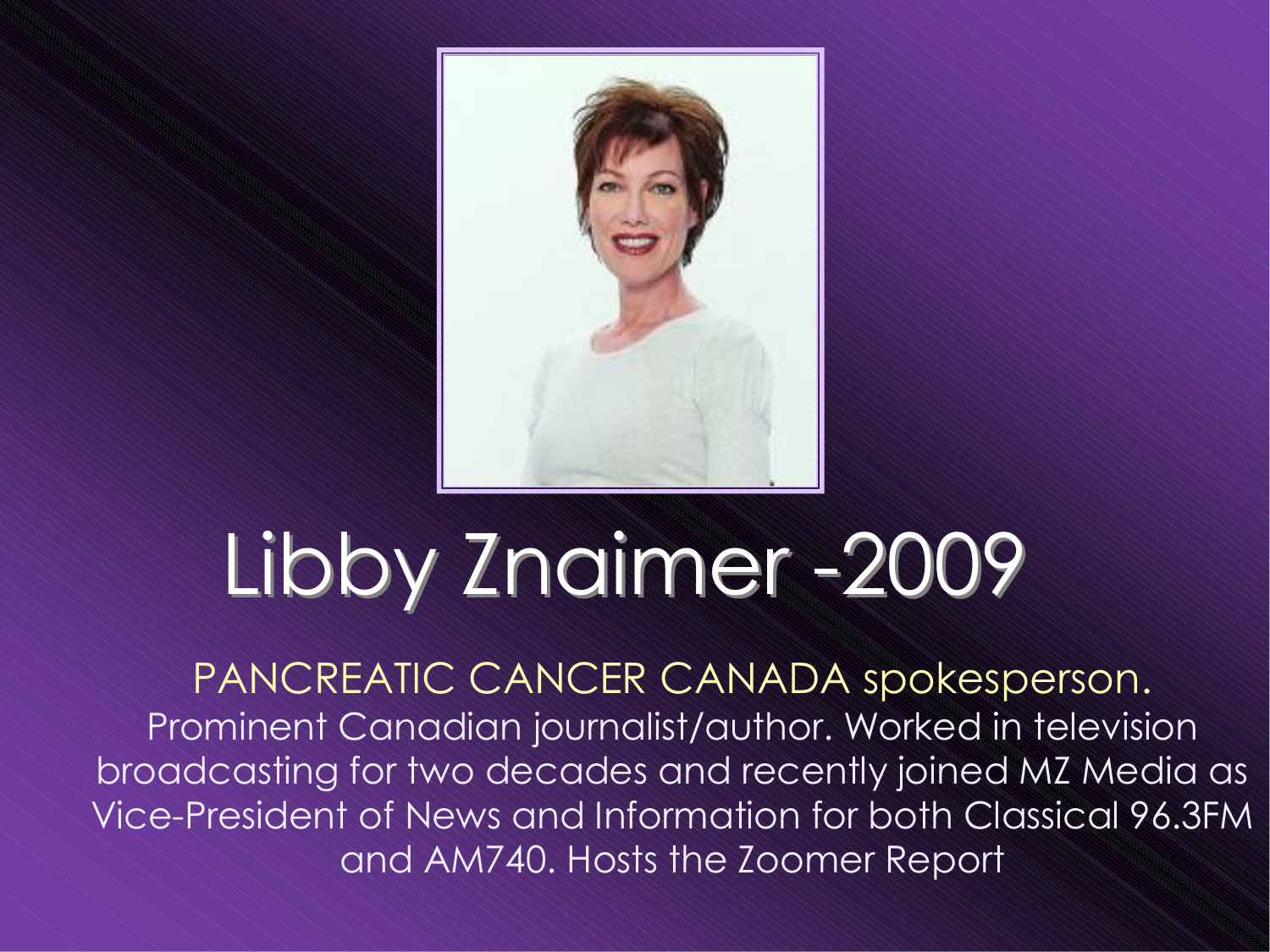

#### Ruth Bader Ginsburg – 2009

Associate Justice on the U.S. Supreme Court. Appointed by President Bill Clinton in 1993. Diagnosed with early stages of pancreatic cancer after a routine check up for colon cancer. Operated in February 2009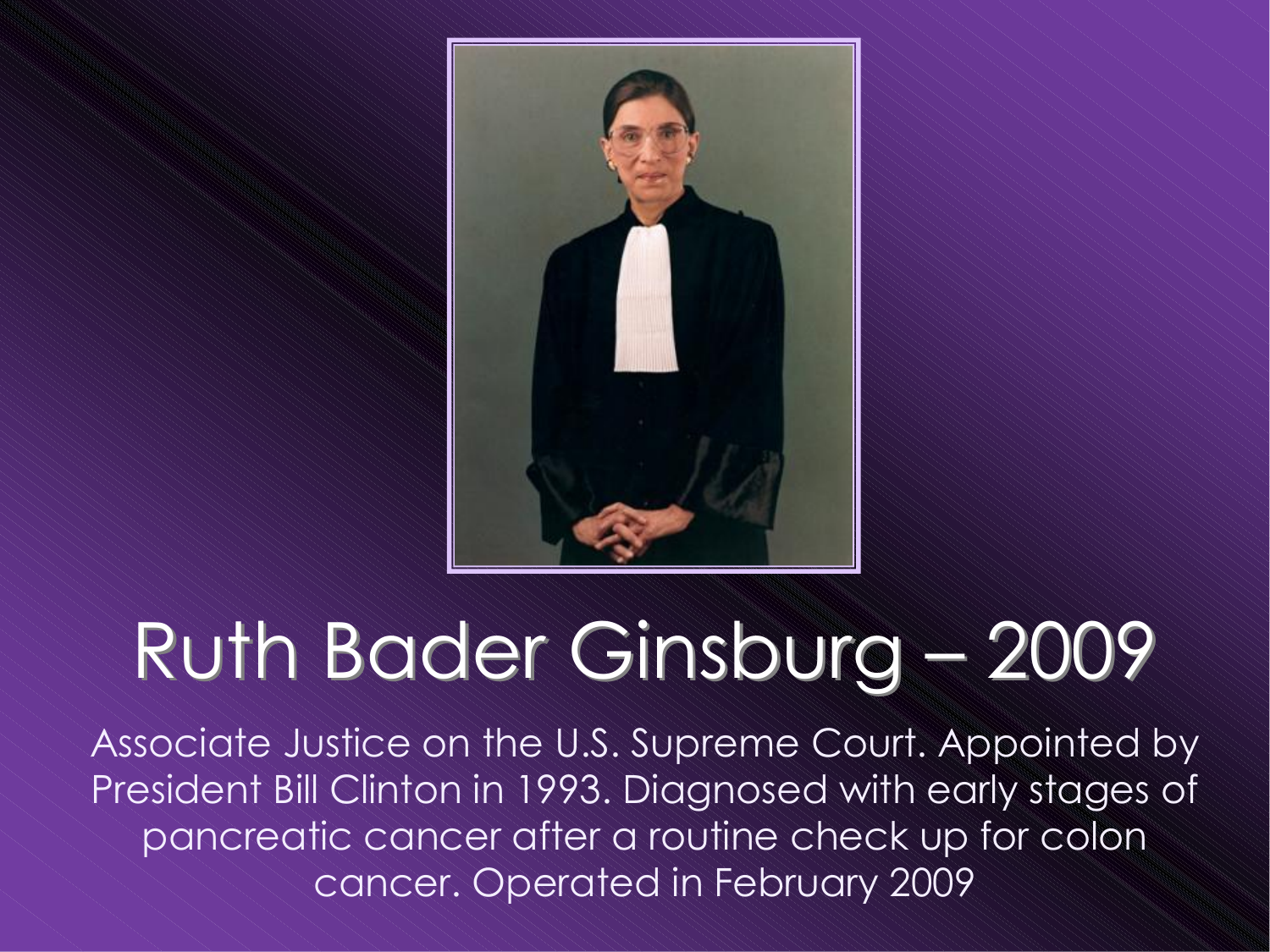

### Charlotte Rae -2009

Actress – Television and Broadway. Best know for her roles in Different Strokes and Facts of Life. In 2009, due to the frequency of pancreatic cancer in her own family, Rae was screened and diagnosed early. Her mother, an uncle, and her elder sister all reportedly died of the disease. Rae is cancer free and in remission as of 2012.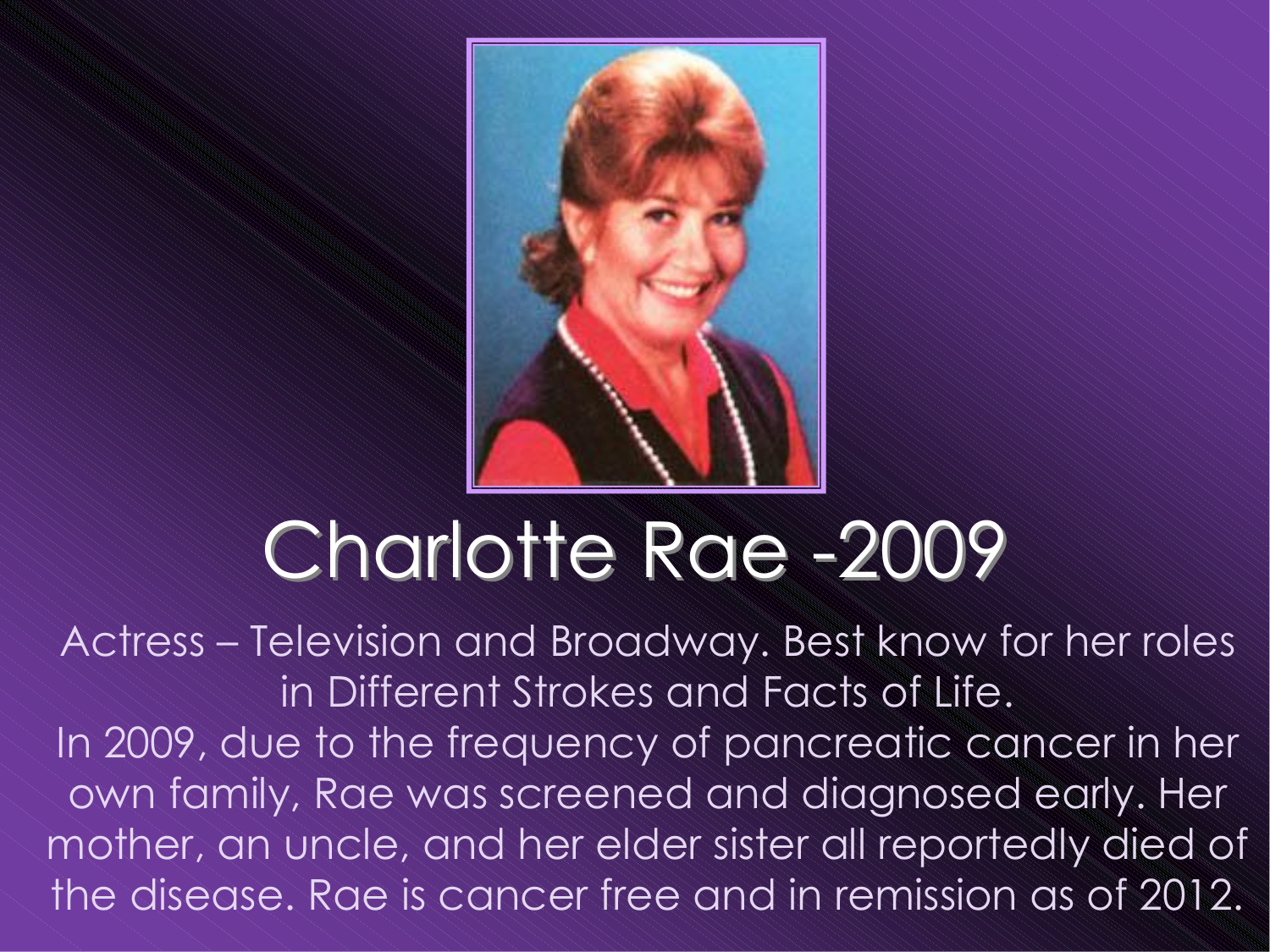

### Candye Kane -2008

Blues/Jazz Singer Was diagnosed with neuroendocrine pancreatic cancer and the tumor was successfully resected on April 18, 2008.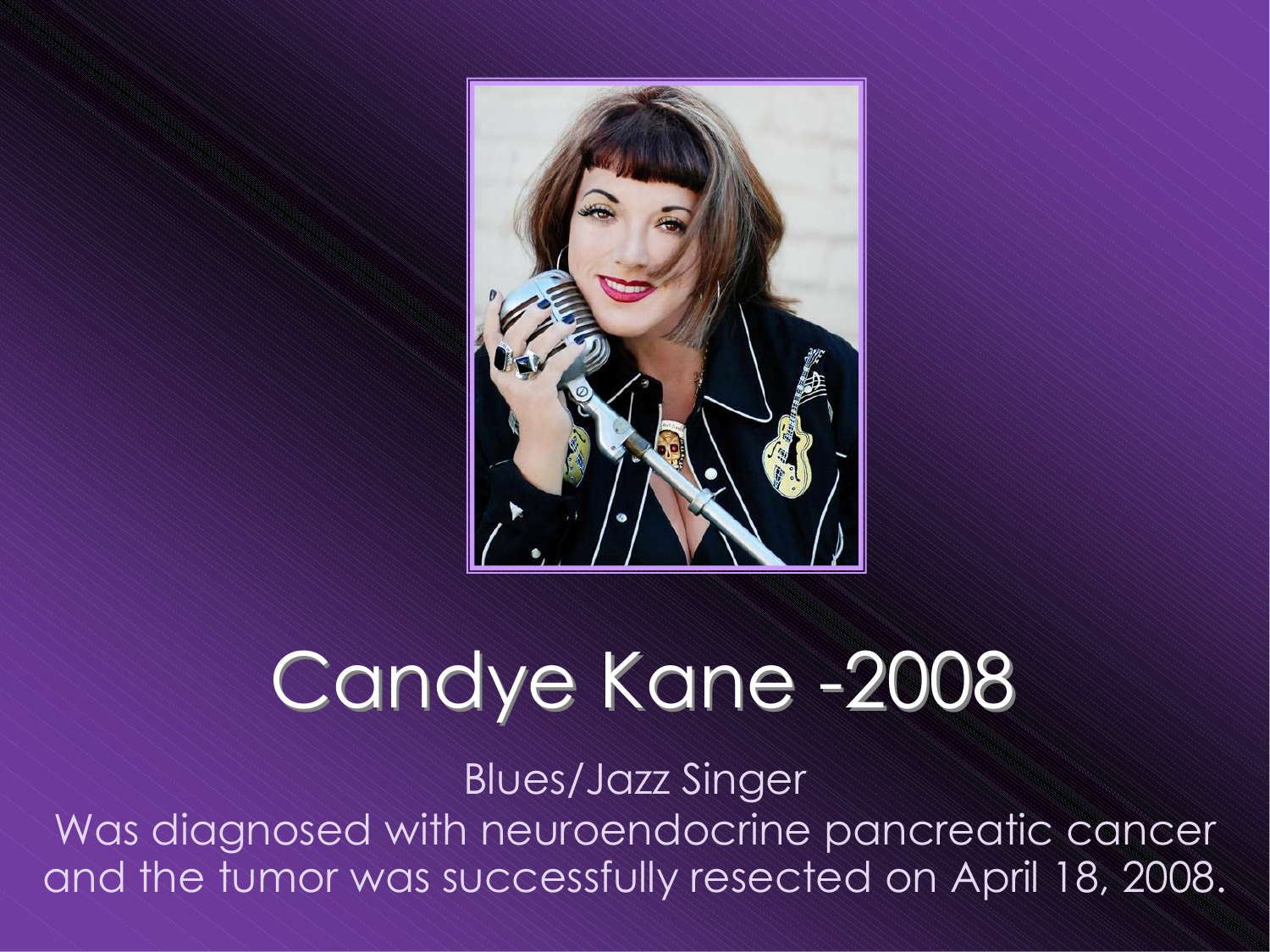

#### Marilyn Horne – 2005 American opera singer who was diagnosed in December 2005 (in remission)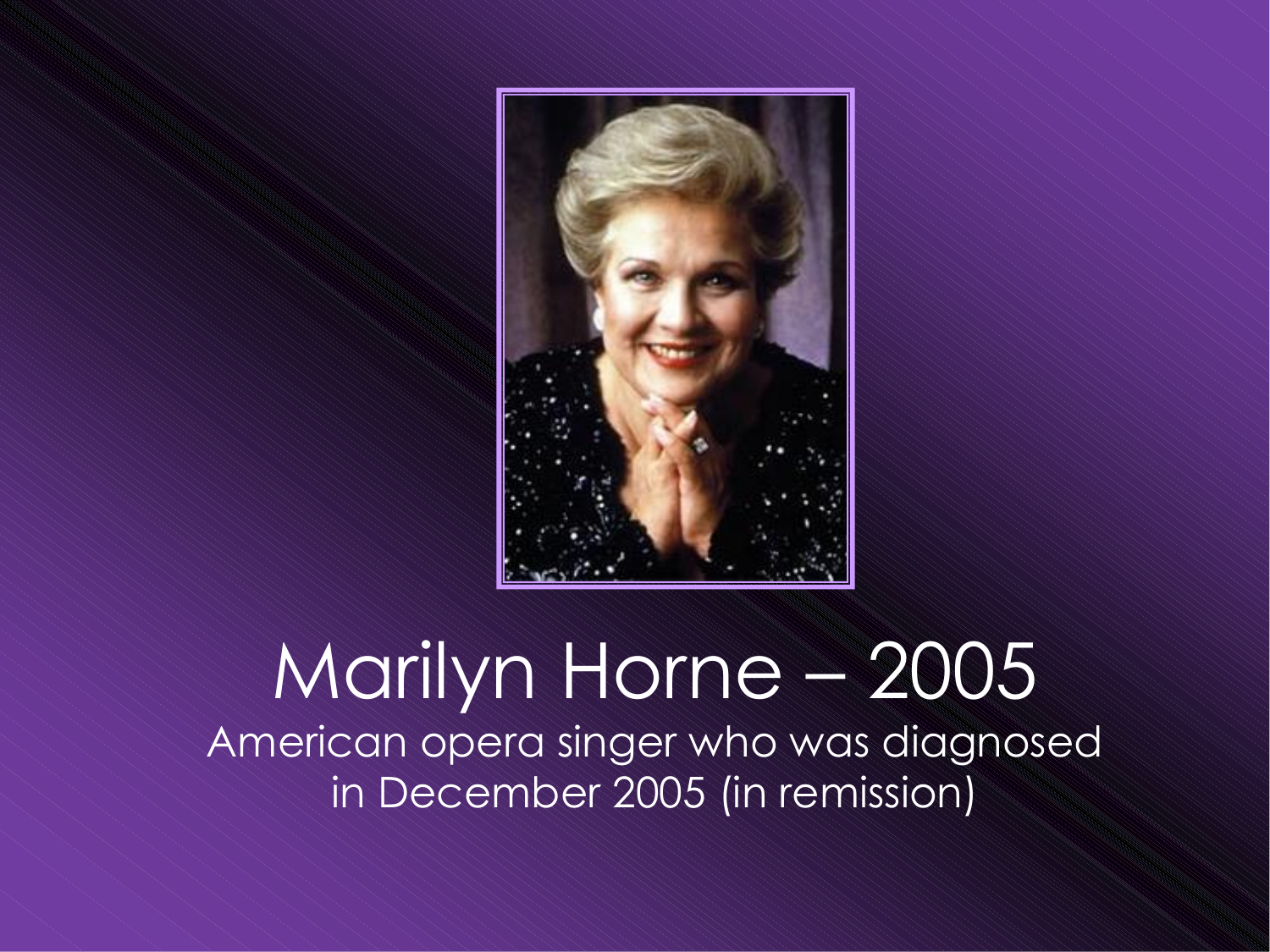

#### Debbie Ryan – 2000 Head Women's coach of University of Virginia and

inducted into Women's Basketball Hall of Fame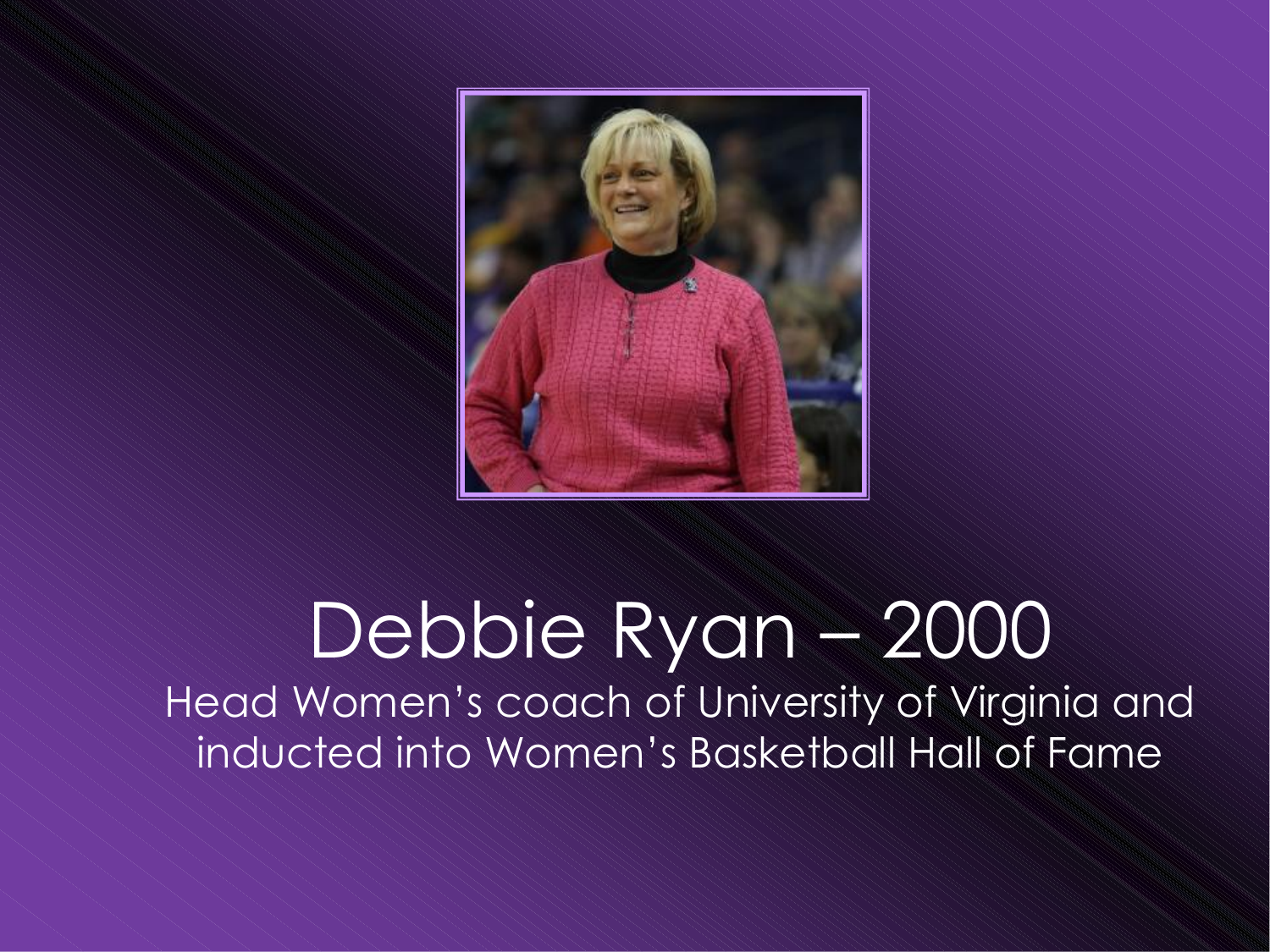

#### Colin Friels – 1997 Scottish born Australian Actor married to Judy Davis.